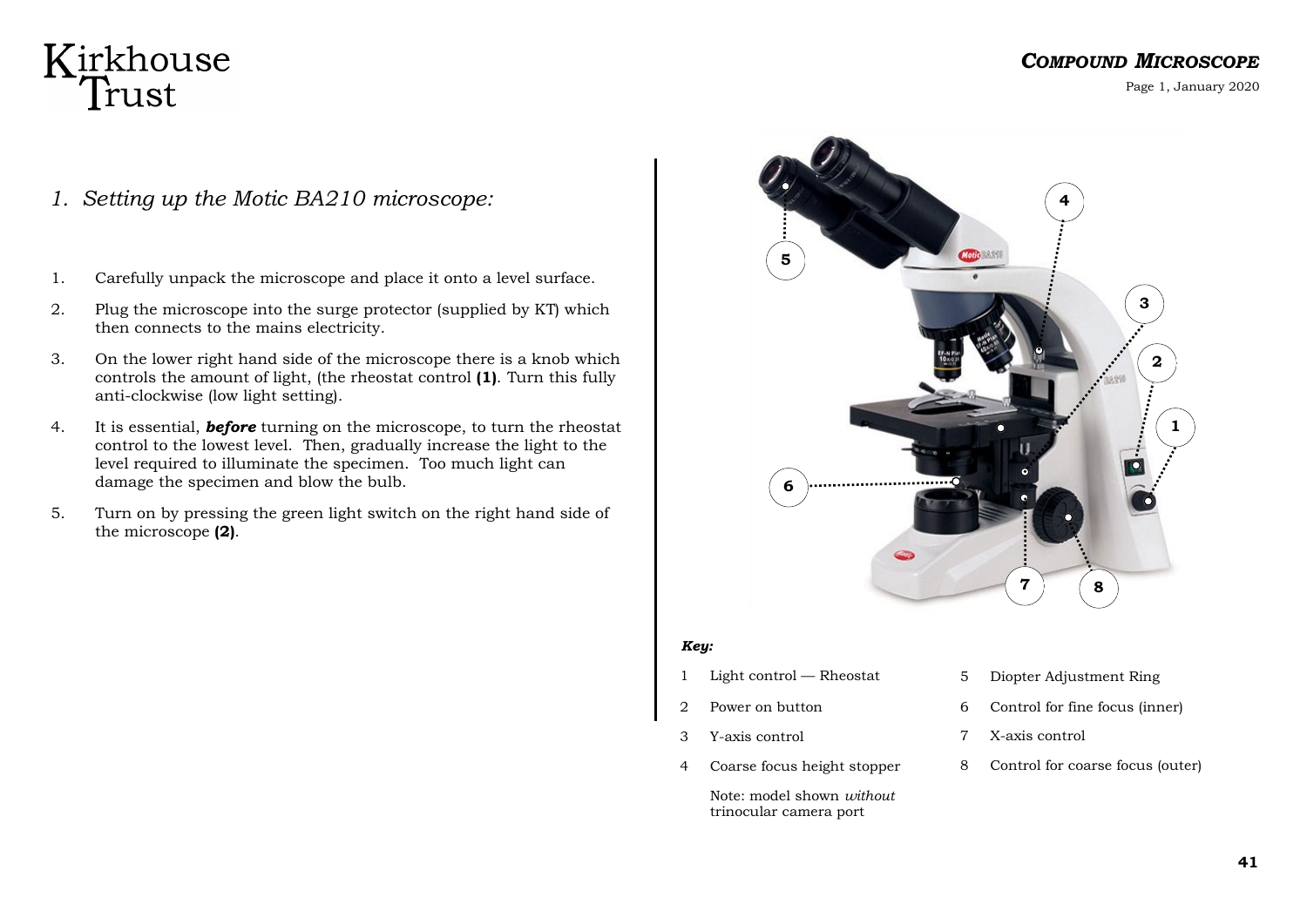# Kirkhouse<br>Trust

Page 2, January 2020

#### *2. Viewing a specimen:*

- 1. Make sure that the eye piece inter-pupillary distance is adjusted for each microscope user. Focus a specimen slide using the 10X objective. Adjust the inter-pupillary distance so that both the right and left field of view becomes one.
- 2. To compensate for the differences in vision between the left and right eyes, the diopter must be adjusted. Using the right eye and viewing through the right-hand eyepiece, adjust the focus with the fine or coarse adjustment until the image of the sample is sharp. Then use your left eye only and again view through the left -hand eyepiece with its independent diopter focusing ring, focus until the sample is sharp **(5)**.
- 3. The coarse focus height stopper marks the stage position at which the sample is in focus. When the sample is in focus, turn the coarse focus stopper screw **(4)** anti-clockwise until it reaches the stop. The stage is now locked and cannot be moved upward. The fine focus can move the stage but only lowers it.
- 5. Place the specimen onto the microscope stage and secure in place by using the clip.
- 6. Use either the x-axis or y-axis controls **(7 & 3 respectively)** to directly align the specimen so it is underneath the objective.
- 7. Focus the specimen with the 10X objective. Use the coarse and fine focus knobs **(6 & 8)** until the image of the specimen is sharp.
- 8. The 100X objective to view for bacteria etc., must be used with immersion oil to fill the space between the microscope cover slide and objective lens. After use clean the objective thoroughly.

#### *3. Care of the microscope:*

- 1. Care should be taken when removing the dust cover from the microscope in order to avoid dislodging an eyepiece; dropping an eyepiece can damage it beyond repair.
- 2. Eyepieces should be kept clean using lens wipes or lint free wipes. Fingerprints can blur images. A fresh piece of lens wipe should be used to clean each eyepiece. Gently 'fog' the eyepiece with your breath before wiping to remove fingerprints.
- 3. It is best not to wear mascara when using a microscope. When mascara drops onto the eyepiece lens, rubbing it off can etch the glass. Blow off as much of the mascara as possible before wiping the lens.
- 4. The light bulb is a 3W LED and can be replaced. Consult the Motic Instruction Manual for the BA210 found at: www.kirkhousetrust.org, go to Resources  $\rightarrow$  Research Resources  $\rightarrow$ Equipment Manuals.